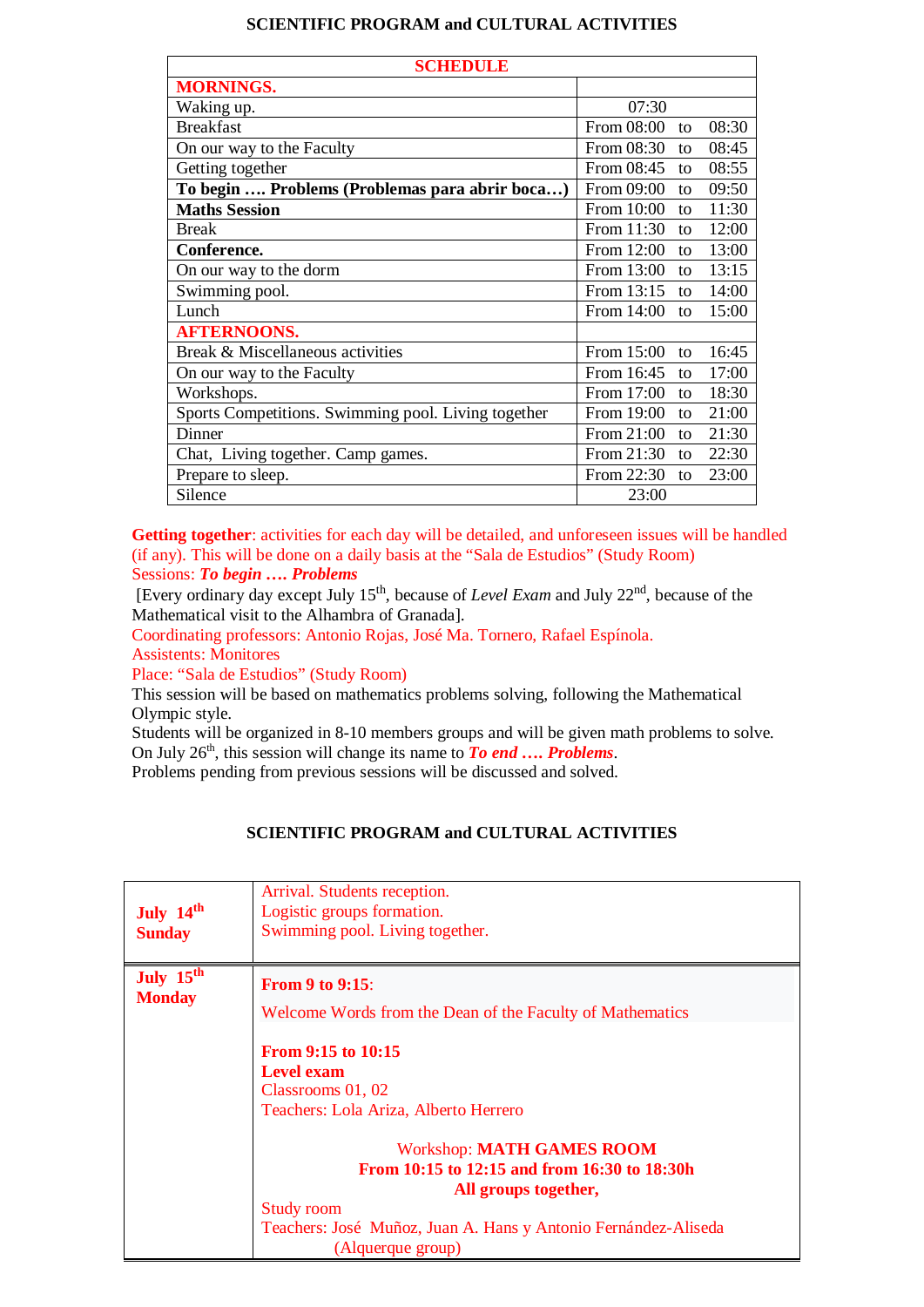|                       | From 12:15 to 13 (All groups together)<br><b>Lecture: Computational Complexity</b><br>Big Hall.<br>Professor: Mario de J. Pérez Jiménez                       |
|-----------------------|---------------------------------------------------------------------------------------------------------------------------------------------------------------|
|                       | From 16: 30 to 18:30h<br>Workshop: Math game room<br>Study room,<br>Teachers: Alquerque group                                                                 |
|                       | 19:30: Couples game (Alberto Herrero)                                                                                                                         |
| July 16th             | Living together and activities in the dorm<br>From 9 to 10h: To begin  Problems                                                                               |
| <b>Tuesday</b>        | From 10 a 10:30h. General Informatio. Assembley.                                                                                                              |
|                       | <b>OPEN CEREMONY</b><br><b>From</b> 11 to 13                                                                                                                  |
|                       | (Academics authorities, Organization)<br>Lecture $(1/2$ hour): The universe of prime numbers<br>Professor: Luis Narváez<br>Interventions.                     |
|                       | From 17 to 18:30                                                                                                                                              |
|                       | <b>IMUS Visit</b>                                                                                                                                             |
|                       | Introducing: Emilio Carrizosa, Director                                                                                                                       |
|                       | Some activities                                                                                                                                               |
| July 17th             | <b>From 9 to 10:</b> To begin  Problems                                                                                                                       |
| <b>Wednesday</b>      | From 10 to 13. Group 3<br>Math battle.                                                                                                                        |
|                       | Study room<br>Professors: Lola Ariza, Ana Martín                                                                                                              |
|                       | <b>GRAPH THEORY</b><br><b>From 10 to 13. Groups 1, 2</b><br>From 10 to 11. Group 1, 2 together<br>Lecture: Graph Theory                                       |
|                       | <b>Big Hall</b><br>Professors: Alberto Márquez, Clara Grima                                                                                                   |
|                       | From 11:30-13<br><b>Sessions: Some applications of Graph Theory to Games</b><br>Computer room<br>Professors: Clara Grima (Group 1), Alberto Márquez (Group 2) |
|                       | <b>From 16:30 to 18:30</b><br><b>Workshop: Bachata and Mathematics</b><br><b>Study room</b><br>Professors: José C. Gámez, José L. Ríos and Alberto César      |
| July 18 <sup>th</sup> | <b>From 9 to 10h:</b> To begin  Problems                                                                                                                      |
| <b>Thursday</b>       | From 10 to 13. Group 1<br>Spirals with Geogebra<br>Computer room<br>Teachers: Miguel de la Fuente, Floro Damián Aranda                                        |
|                       | From 10 to 13. Grupo 2                                                                                                                                        |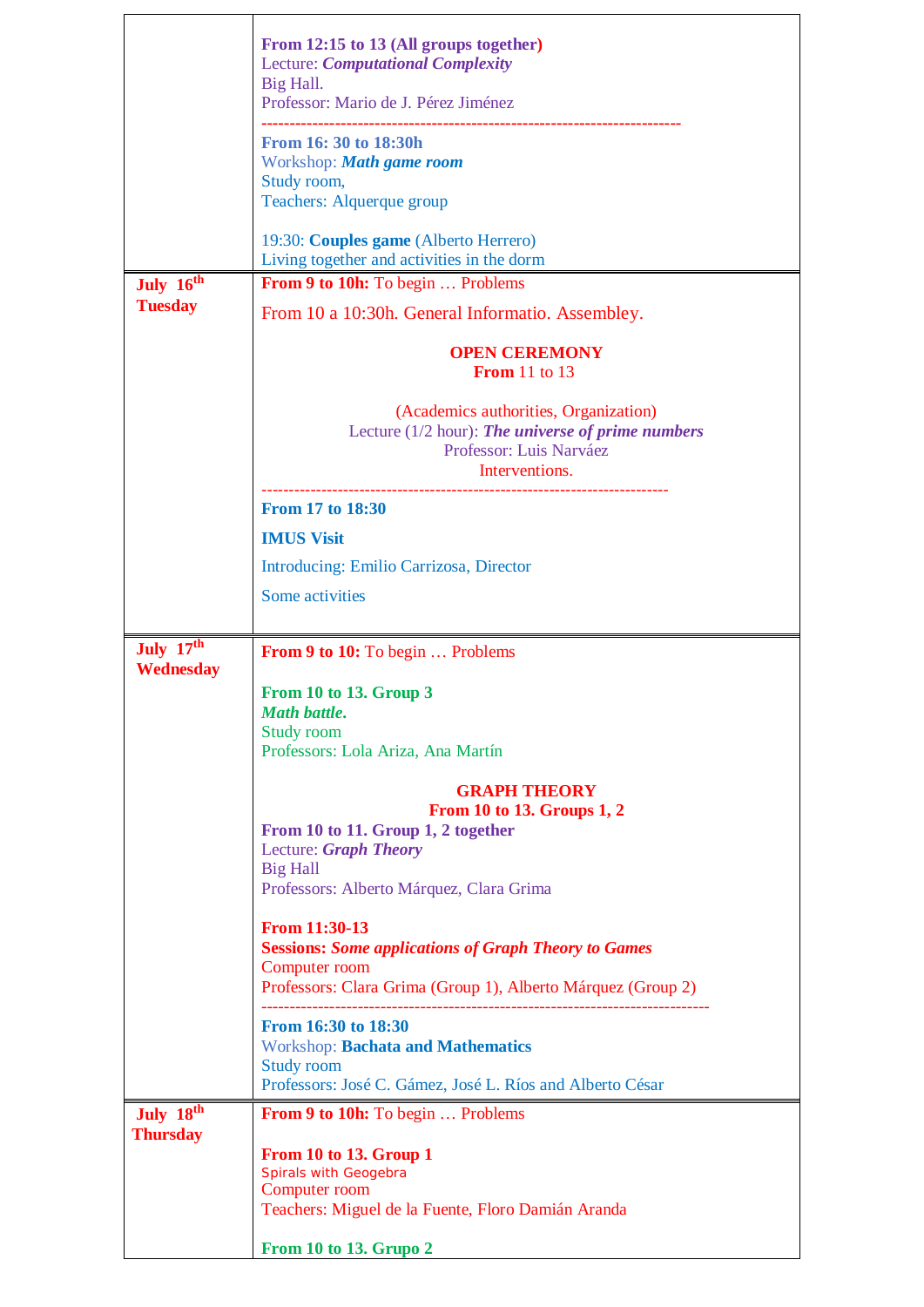|                              | <b>Math battle.</b>                                                                                               |
|------------------------------|-------------------------------------------------------------------------------------------------------------------|
|                              | Study room                                                                                                        |
|                              | Professors: Lola Ariza, Ana Martín.<br><b>ROBOTIC</b>                                                             |
|                              | From 10 to 13. Grupo 3                                                                                            |
|                              | <b>From 10 to 11</b>                                                                                              |
|                              | Lecture: From whashing machines to nanobots: What is a robot?                                                     |
|                              | Professor: Ignacio Pérez Hurtado                                                                                  |
|                              | From 11:30 to 13. Session: C programming: aplication to robotics                                                  |
|                              | Professor: Ignacio Pérez Hurtado                                                                                  |
|                              | From 17 to 18:30                                                                                                  |
|                              | Workshop: Magic Math                                                                                              |
|                              | <b>Study room</b>                                                                                                 |
|                              | Professor: Ramón Piedra                                                                                           |
|                              |                                                                                                                   |
| July 19th<br><b>Friday</b>   | <b>From 9 to 10h:</b> To begin  Problems                                                                          |
|                              | From 10 to 11:30. Group 1                                                                                         |
|                              | <b>Session: The Catalan numbers</b>                                                                               |
|                              | Aula 01                                                                                                           |
|                              | Professors: Mercedes Rosas, Emmanuel Briand.                                                                      |
|                              | From 10 to 11:30. Group 2                                                                                         |
|                              | <b>Session: Historical Problems in the History of Mathematics</b>                                                 |
|                              | <b>Classroom 01</b>                                                                                               |
|                              | Professors: Ana Martín, Miguel L. Rodríguez                                                                       |
|                              | From 10 to 11:30. Group 3                                                                                         |
|                              | Session: Mathematical modeling in population dynamics                                                             |
|                              | Computer room                                                                                                     |
|                              | Professors: José A. Langa, Antonio Suárez                                                                         |
|                              | All groups together (from 12 to 13h):                                                                             |
|                              | Lecture: A mathematical visit to the Alhambra.                                                                    |
|                              | Big Hall.                                                                                                         |
|                              | Professor: José Martínez Arosa                                                                                    |
|                              | <b>From 17 to 18:30</b>                                                                                           |
|                              | Workshop: The Moebius band                                                                                        |
|                              | <b>Study room</b>                                                                                                 |
|                              | Teacher: Juan Miguel Ribera Puchades, Lucía Rotger                                                                |
|                              |                                                                                                                   |
| July 20 <sup>th</sup>        | <b>REAL ALCÁZAR VISIT</b> $(9:30 - 11)$ .                                                                         |
| <b>Saturday</b>              | Entrance Halt door, in the Flags Patio.<br><b>CATHEDRAL OF SEVILLE VISIT + GIRALDA (11:30-13h)</b>                |
|                              | Arrival to Gold Tower. Visit to the <b>Cathedral</b> .; Entrance: Alligator door)                                 |
|                              | Return to the dorm. Swimming pool.                                                                                |
|                              | Afternoon: Activities in the dorm                                                                                 |
| July 21 <sup>th</sup>        | <b>GYMKANA</b> (9:30 – 13h)                                                                                       |
| <b>Sunday</b>                | <b>Barrio de Santa Cruz</b>                                                                                       |
|                              | Return to the dorm at 13h. Swimming pool. Free time. Living together.                                             |
| July $22th$<br><b>Monday</b> | <b>Math Visit to LA ALHAMBRA</b>                                                                                  |
|                              | Departure: 8:30                                                                                                   |
|                              | Arrival: 11:45. Mirador de San Cristobal                                                                          |
|                              | Walk around Granada.                                                                                              |
|                              | Picnic                                                                                                            |
|                              | 16h. Visit to La Alhambra (18h. Visit to Los Palacios Nazaríes).<br>Return: 19h. From the parking of La Alhambra. |
|                              | 22:15: Cold dinner at dorm                                                                                        |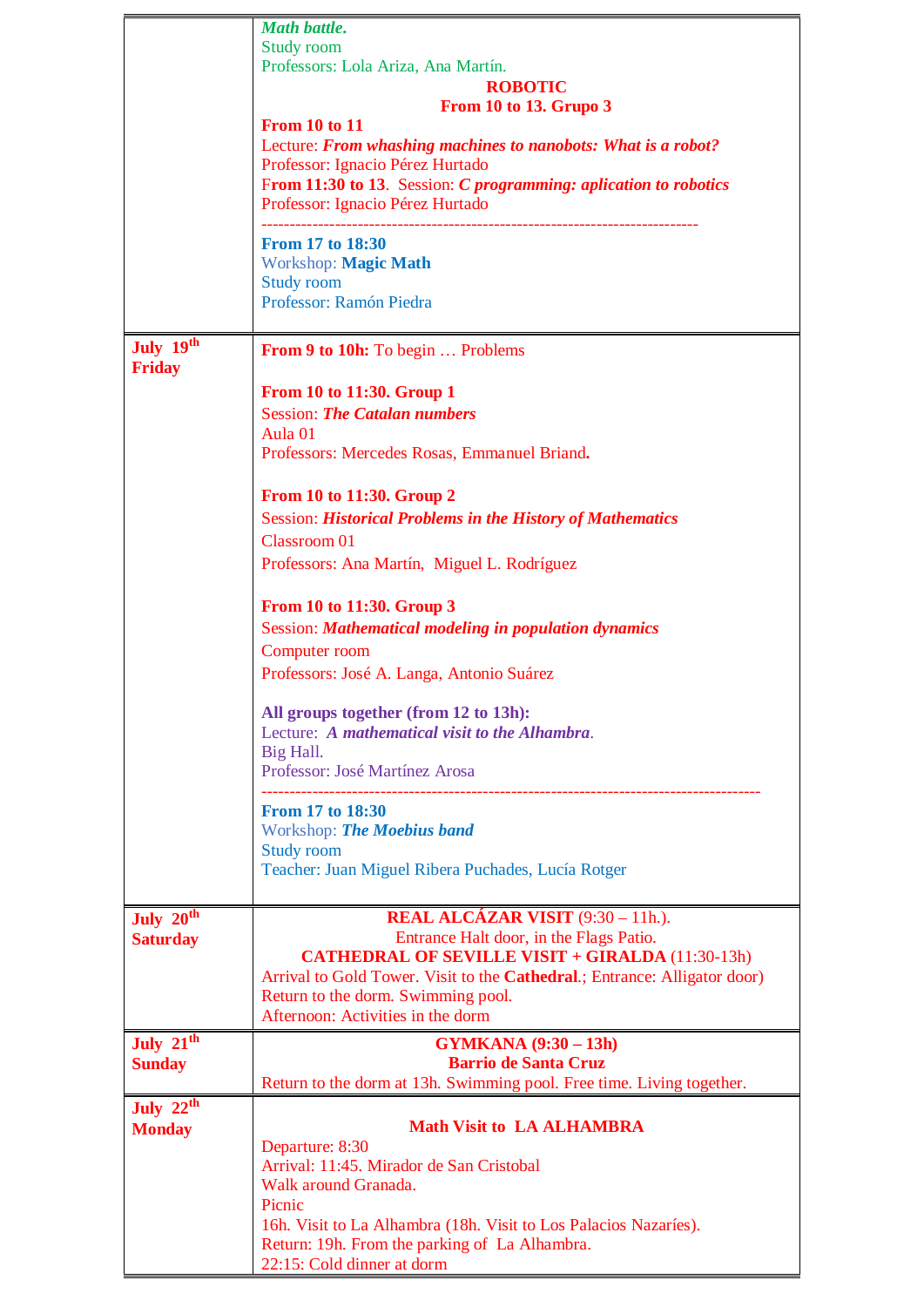| July $23^{\overline{th}}$ | From 9 to 10h: To begin  Problems                               |
|---------------------------|-----------------------------------------------------------------|
| <b>Tuesday</b>            |                                                                 |
|                           | From 10 to 13. Group 1                                          |
|                           | <b>Math battle.</b>                                             |
|                           | <b>Study room</b>                                               |
|                           | Professors: Anna Dubova, Lola Ariza.                            |
|                           |                                                                 |
|                           |                                                                 |
|                           | From 10 to 11:30. Group 2                                       |
|                           | <b>Session: Algorithms and Mathematics with Scratch</b>         |
|                           | Computer room                                                   |
|                           | Professors: José F. Quesada Moreno, José F. Quesada Marañón.    |
|                           |                                                                 |
|                           | From 10 to 11:30. Group 3                                       |
|                           | Session: What does a fractal look like?                         |
|                           |                                                                 |
|                           | Computer room                                                   |
|                           | Professor: M <sup>ª</sup> Ángeles Japón                         |
|                           |                                                                 |
|                           | From 12 to 13. Groups 2, 3 together                             |
|                           | Lecture: Is Mathematics the language of the Universe?           |
|                           | <b>Big Hall</b>                                                 |
|                           | Professor: Renato Ávarez Nodarse                                |
|                           |                                                                 |
|                           |                                                                 |
|                           | From 17 to 18:30                                                |
|                           | Workshop: The Hexaflectagons                                    |
|                           | Study room                                                      |
|                           | <b>Teacher: Alberto Herrero</b>                                 |
|                           |                                                                 |
|                           |                                                                 |
| July 24th                 | From 9 to 10h: To begin  Problems                               |
| Wednesday                 |                                                                 |
|                           | <b>From 10 to 11:30. Group 1</b>                                |
|                           | <b>Logos with Geogebra</b>                                      |
|                           |                                                                 |
|                           | Computer room                                                   |
|                           | Teachers: Eva Acosta, Miguel Fco. Pino                          |
|                           |                                                                 |
|                           | <b>From 10 to 11:30. Group 2</b>                                |
|                           | <b>Session: Playing with knots</b>                              |
|                           | Study room.                                                     |
|                           | Professor: Juan González Meneses                                |
|                           |                                                                 |
|                           |                                                                 |
|                           | From 10 to 11:30. Group 3                                       |
|                           | Session: Mathematics as the lenguage of the Universe            |
|                           | Computer room                                                   |
|                           | Professor: Renato Ávarez Nodarse                                |
|                           |                                                                 |
|                           | From 12 to 13. All Groups together                              |
|                           | <b>Lecture: Women and Mathemathics</b>                          |
|                           |                                                                 |
|                           | Big Hall.                                                       |
|                           | Professor: Isabel Fernández                                     |
|                           |                                                                 |
|                           | <b>From 17 to 18:30</b>                                         |
|                           | <b>Workshop: Geometry with FIMO</b>                             |
|                           | <b>Study room</b>                                               |
|                           | <b>Teacher: Reyes Gallardo</b>                                  |
|                           |                                                                 |
| July $25^{\text{th}}$     | Activities for students who didn't pass to the Final (Battles). |
| <b>Thursday</b>           |                                                                 |
|                           | <b>From 9 to 10h:</b> To begin  Problems                        |
|                           |                                                                 |
|                           | From 10 to 11:30                                                |
|                           | <b>Session: Ruled surfaces building workshop</b>                |
|                           | <b>Study room</b>                                               |
|                           |                                                                 |
|                           | <b>Teacher: Alberto Herrero</b>                                 |
|                           |                                                                 |